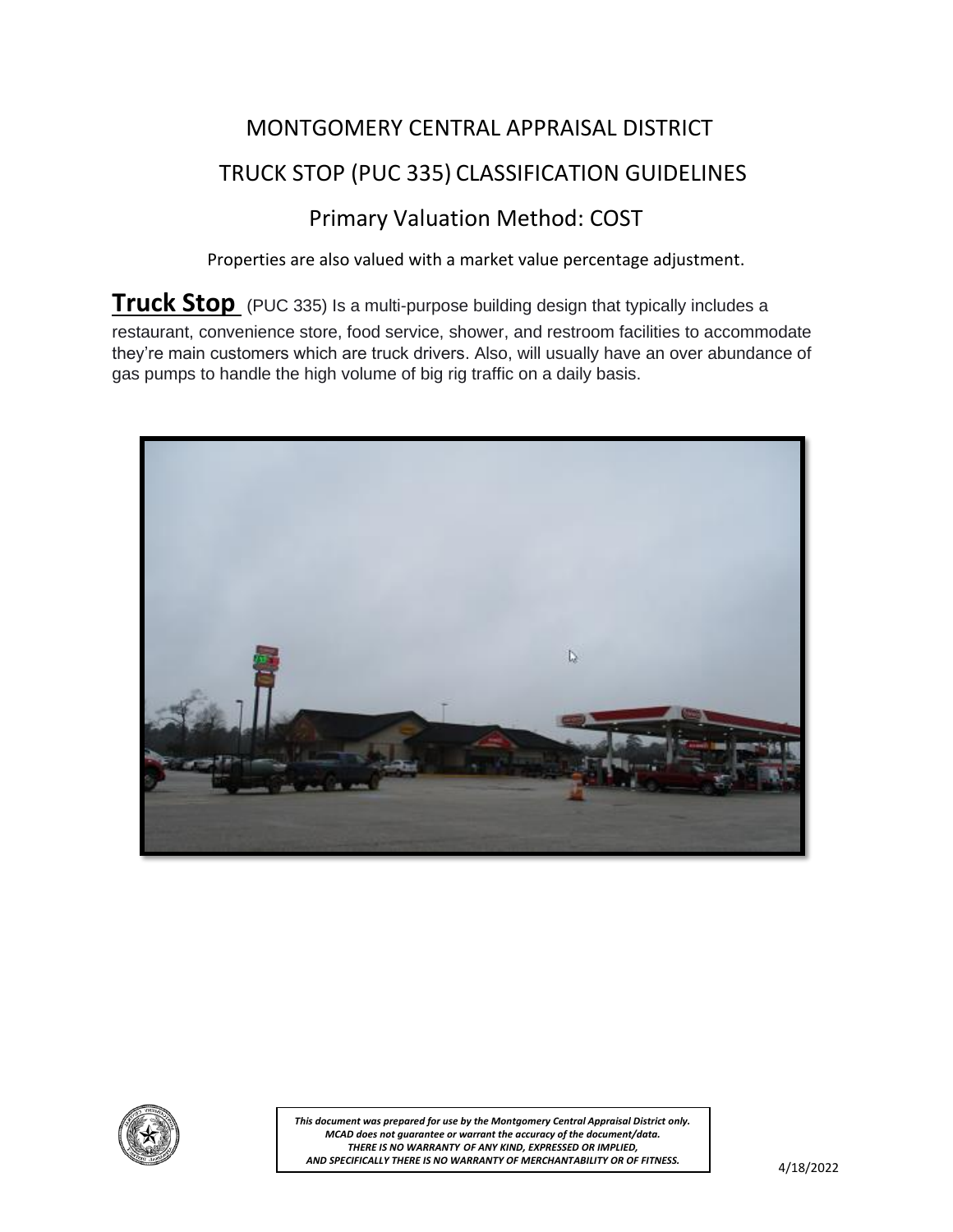## **PUC 335 TRUCK STOP 2022 EQUTIY EVIDENCE**

| R#          | <b>PUC</b> | <b>Imp</b><br><b>State</b><br>Code | $-Map$ | NBHood | <b>DBA</b>              | <b>Situs</b><br>Address                      | <b>Com</b> | $T_{ECO}$ | <b>runi</b> | Phys. Actual | Eff | Value<br>Year   Year   Method | <b>Ilnc</b><br>m | l Class | <b>NRA</b> | <b>Total</b><br>Value PSF<br>$^{\prime}$ lnc. | 2022 Notice   Imps PSF<br><b>Value</b> | (Cost | Land<br><b>State</b><br><b>Code</b> | Land<br><b>PSF</b> | <b>TOTAL</b><br>  Land Size | Land Value          |
|-------------|------------|------------------------------------|--------|--------|-------------------------|----------------------------------------------|------------|-----------|-------------|--------------|-----|-------------------------------|------------------|---------|------------|-----------------------------------------------|----------------------------------------|-------|-------------------------------------|--------------------|-----------------------------|---------------------|
| R245047 335 |            |                                    | 127A   | 4105.C | LOVE'S TRAVEL STOP      | 9600 LONGSTREET, WILLIS, TX 773  2018   2018 |            |           |             |              |     | <b>COST</b>                   |                  |         | 17,048     | \$233                                         | \$3,972,590                            | \$128 |                                     | \$4.00             |                             | 279,342 \$1,782,480 |
| R319674 335 |            |                                    | 123X   | 5155.C | , FLYING J TRAVEL PLAZA | 23412 STATE HIGHWAY 242, NEW                 |            |           |             | 2003 2005    |     | COST                          |                  |         | 15,368     | \$359                                         | \$5,520,620                            | \$127 |                                     | \$4.00             |                             | 533,048 \$3,569,670 |



*This document was prepared for use by the Montgomery Central Appraisal District only. MCAD* 4/12/2022 *does not guarantee or warrant the accuracy of the document/data.*

*THERE IS NO WARRANTY OF ANY KIND, EXPRESSED OR IMPLIED,AND SPECIFICALLY THERE IS NO WARRANTY OF MERCHANTABILITY OR OF FITNESS.*